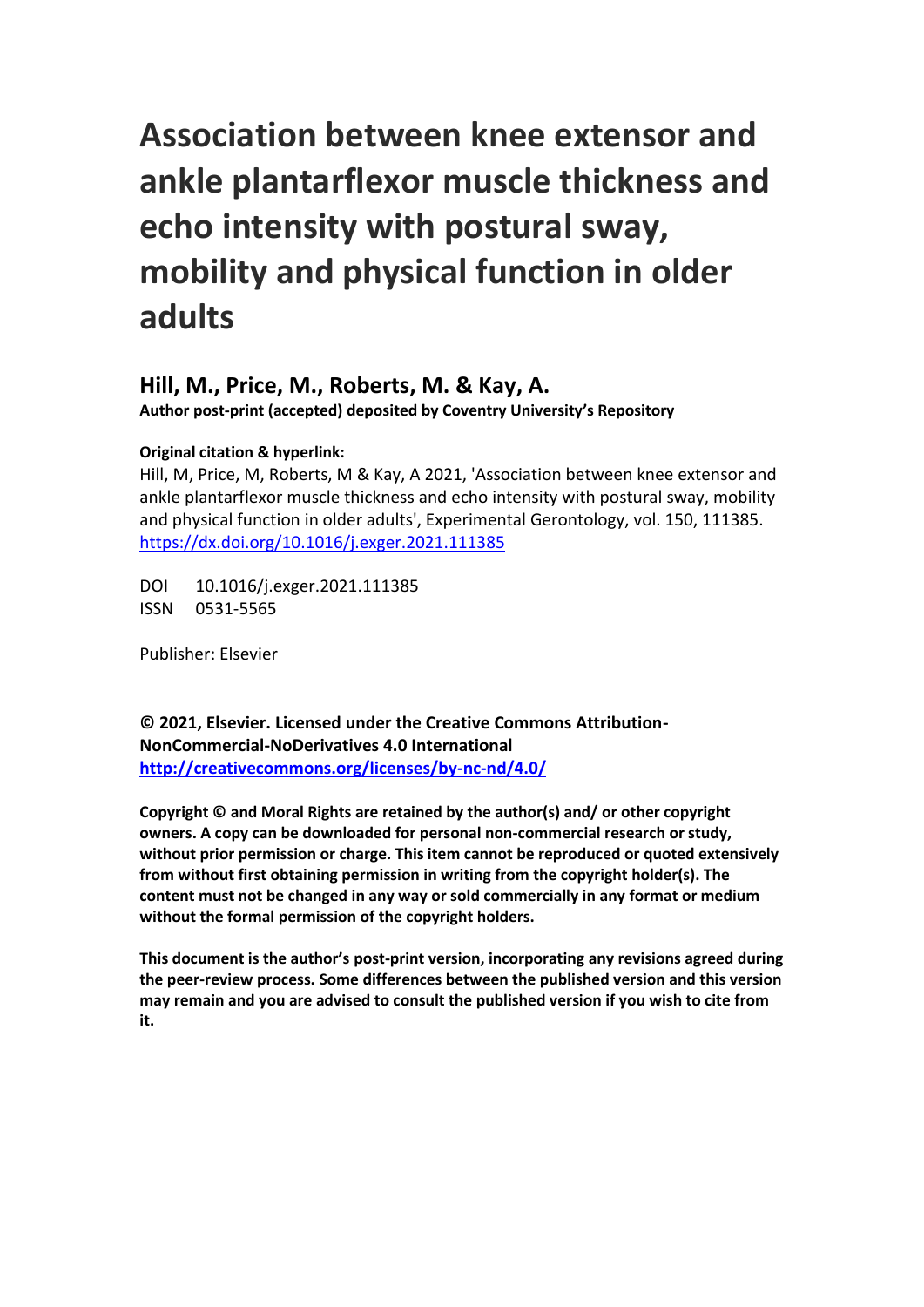#### **aTITLE**

Association between knee extensor and ankle plantarflexor muscle thickness and echo intensity with postural sway, mobility and physical function in older adults

# **AUTHORS**

Mathew William Hill<sup>1</sup>, PhD, Matthew Roberts<sup>1</sup>, MSc, Michael James Price<sup>1</sup>, PhD, Anthony David Kay<sup>2</sup>, PhD

# **AFFILIATIONS**

<sup>1</sup>Centre for Sport, Exercise and Life Sciences, School of Life Sciences, Coventry University, Warwickshire, United Kingdom.

<sup>2</sup>Centre for Physical Activity and Life Sciences, Faculty of Art, Science and Technology, University of Northampton, Northamptonshire, United Kingdom.

# **CORRESPONDING AUTHOR**

<sup>1</sup>Dr. Mathew Hill, Coventry University, Whitefriars Street, Coventry, CV1 2DS, United Kingdom. Tel: +442477653132. E-mail: [matt.hill@coventry.ac.uk](mailto:matt.hill@coventry.ac.uk)

# **ORCID ID**

Mathew William Hill: 0000-0002-9226-1712

# **CONFLICT OF INTEREST STATEMENT**

The Authors declare that there is no conflict of interest.

# **ETHICAL APPROVAL**

The study received approval from Coventry University Ethical Review Board (P79002)

# **FUNDING**

The authors received no financial support for the research. We acknowledge support by the Open Access Publication Fund of the Centre for Sport, Exercise and Life Science, Coventry University.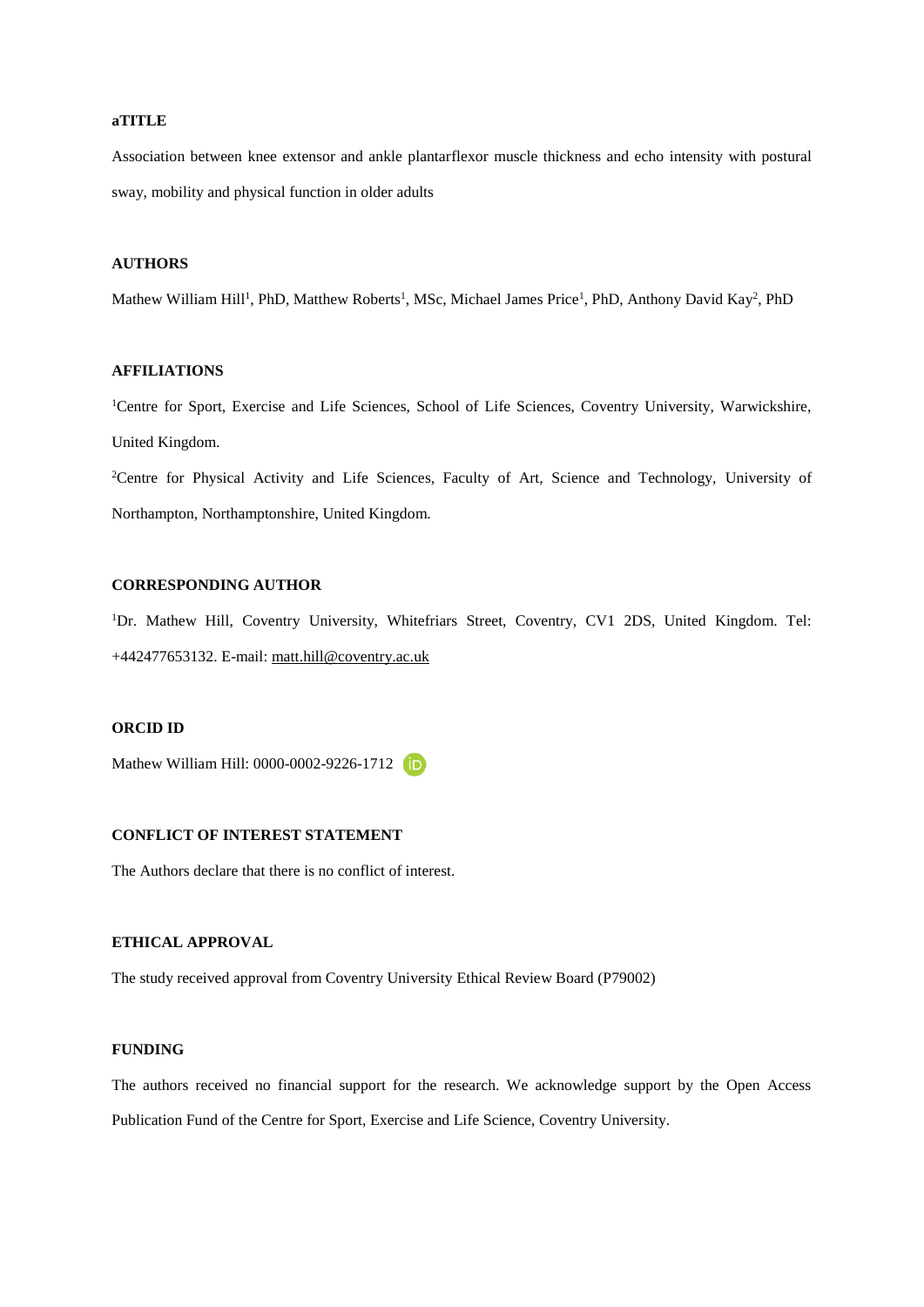#### **ABSTRACT**

The purpose of this study was to assess the association between muscle thickness and echo intensity of the knee extensors and ankle plantarflexors with postural sway, mobility and physical function in older adults. Twenty-one older men and women (age;  $69.9 \pm 4.3$  years) were assessed for postural sway (centre of pressure movement), mobility (i.e. Timed-Up and-Go-test [TUG]), physical function (i.e. 5 times sit-to-stand [STS]), and ultrasound derived measures of muscle thickness and echo intensity of the vastus lateralis (VL) and gastrocnemius medialis (GM). Significant inverse correlations were observed between VL and GM thickness with TUG ( $r = -432$  to – .492) and STS (*r*= –.473 to –.596). Significant positive correlations were observed between VL and GM echo intensity with TUG (*r*=.459 to .518) and STS (*r*=.481 to .635). Significant positive correlations were also detected between GM echo intensity and anteroposterior sway (*r*=.451 to .534). Two key findings emerged from the present experiment. First, this study provides novel evidence that ankle plantarflexor echo intensity, but not thickness, was associated with anteroposterior postural sway among older adults. Second, we provide new evidence that muscle thickness and echo intensity of the knee extensors and uniquely, the ankle plantarflexors, presented with similar magnitude associations with TUG and STS performance in older adults.

#### **KEYWORDS**

Muscle quality ∙ Echo intensity ∙ Muscle volume ∙ Postural control ∙ Elderly ∙ Ultrasound

# **INTRODUCTION**

It is well established that human ageing is associated with a progressive decline in skeletal muscle mass (i.e. sarcopenia [Clark and Manini, 2008; Goodpaster et al. 2006]) and strength/power (i.e. dynapenia; [Manini and Clark, 2012]). Crucially, sarcopenia and dynapenia are consistently and strongly associated with poor balance and mobility performance (Benichou and Lord, 2016; Clark and Manini, 2008), which are the hallmark of increased fall risk in older adults (Horlings et al. 2008; Landi et al. 2006; Moreland et al. 2004; Scott et al. 2014). Although reductions in muscle mass are thought to drive age-related functional deterioration, the rate of decline in muscle strength with age is 2–5 times greater than declines in muscle size (Delmonico et al. 2009), indicating a reduction in muscle quality with aging. Although previous studies have highlighted the importance of muscle quality (Pinto et al. 2014), rather than muscle strength or mass separately, in assessing physical performance in older adults, few existing studies have scrutinised the interrelationships between muscle quality, balance and mobility performance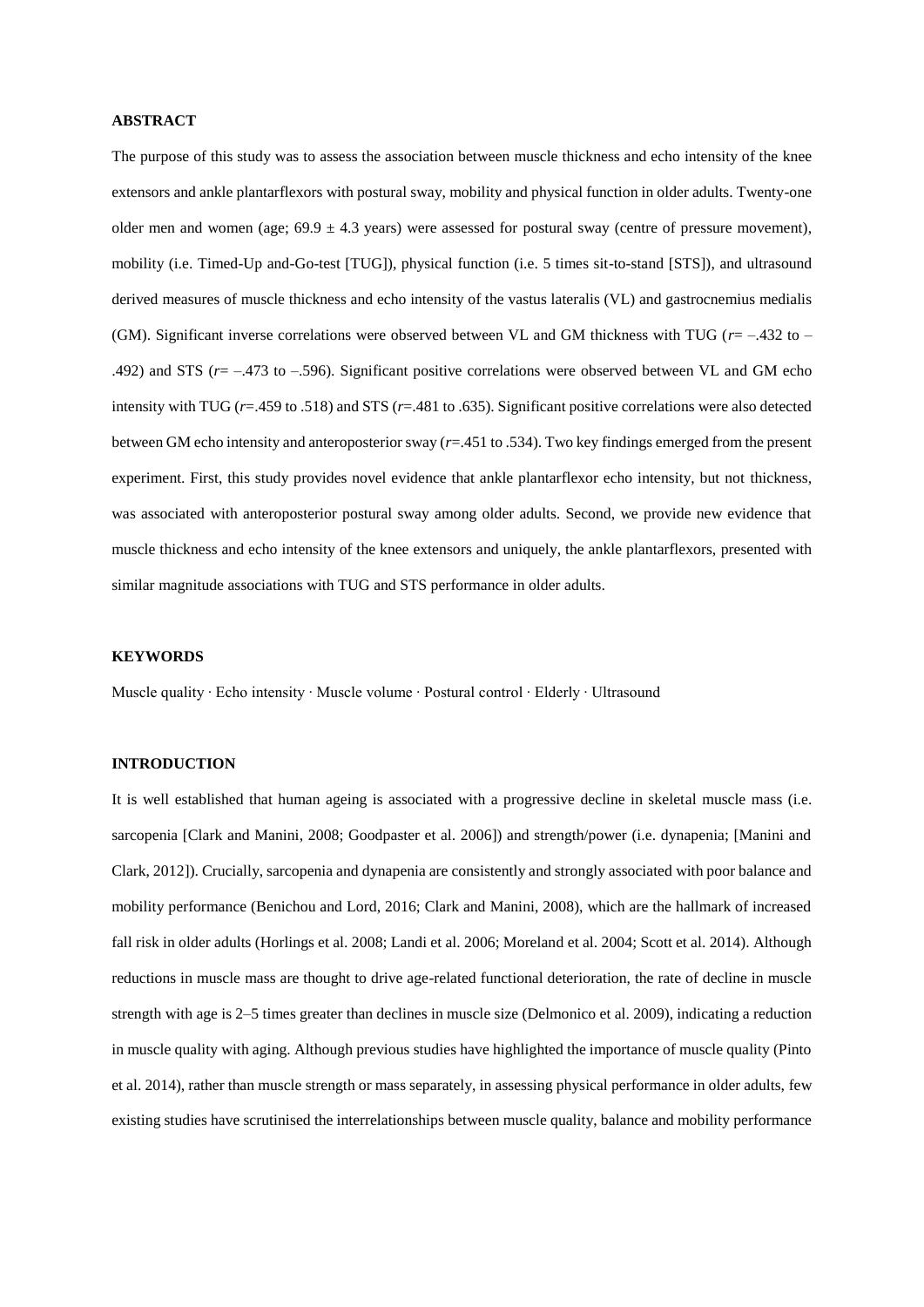among older adults. Consequently, understanding how muscle quality contributes to poor physical performance in older adults may have important public health implications.

Muscle quality is widely assessed using non-invasive and easily accessible ultrasound-derived measures of muscle echo intensity (Stock and Thompson, 2020). The physiological premise of echo intensity is that skeletal muscle is comprised not only of contractile proteins, but also non-contractile proteins such as intramuscular adipocytes and fibrous tissue (McGregor et al. 2014). When examined using ultrasound imaging, these tissues provide varying levels of pixel intensity (i.e. echogenicity), with contractile proteins appearing black and both intramuscular adipose and fibrous tissue appearing white (Stock and Thompson, 2020). Echo intensity of a defined region of interest quantifies pixel intensity, whereby a greater echo intensity is associated with increases in intramuscular infiltration of fibrous and adipose tissues (i.e. low muscle quality) (Fukumoto et al. 2012; Pillen et al. 2009). Crucially, there is emerging evidence that echo intensity of the knee extensors is inversely associated with mobility (i.e. timed up and go test) and physical function (i.e. 30 s sit-to-stand) in older adults ( $r=-0.49$  to – 0.56) (Lopez et al. 2017; Rech et al. 2014; Wilhelm et al. 2014). However, only one study has investigated the relationship between echo intensity and balance performance in older adults. Palmer et al. (2020) showed that postural sway with the eyes closed was significantly associated with echo intensity of the hamstrings ( $r= 0.47$ ), but not muscle cross sectional area ( $r = 0.02$ ) in older men. These findings are important because postural sway, frequently assessed using objective measures of posturography (i.e. centre of pressure movements), is a strong independent predictor of falls in older people (Johansson et al. 2017; Lord, Clark and Webster, 1991; Piirtola and Era, 2006). Therefore, elucidating the potential relationship between echo intensity of lower extremity muscles with postural sway metrics will be important for identifying potential mechanisms for balance impairments and in developing countermeasures for age-related reductions in postural stability.

It is well known that the ankle muscles play a central role in minimising postural sway during quiet standing (Billot et al. 2010; Donath et al. 2016), and the plantarflexors are key agonist muscles in minimising postural sway in the anteroposterior direction (Di Giulio et al. 2009). While a significant inverse relationship between plantarflexor muscle thickness and postural sway  $(r = -0.39)$  has been reported in older adults (Kouzaki and Masani, 2012), no data exists describing the potential relationship between plantarflexor echo intensity and postural sway in this age group. This is an important gap in the literature because the single measurement of muscle thickness may overestimate the amount of contractile tissue due to the measurement of adipose and fibrous tissue deposition in older adult's muscles (Fukumoto et al. 2012) and may not reflect the greater decline in muscle strength /power as noted above. Consequently, it is important to determine whether the additional quantification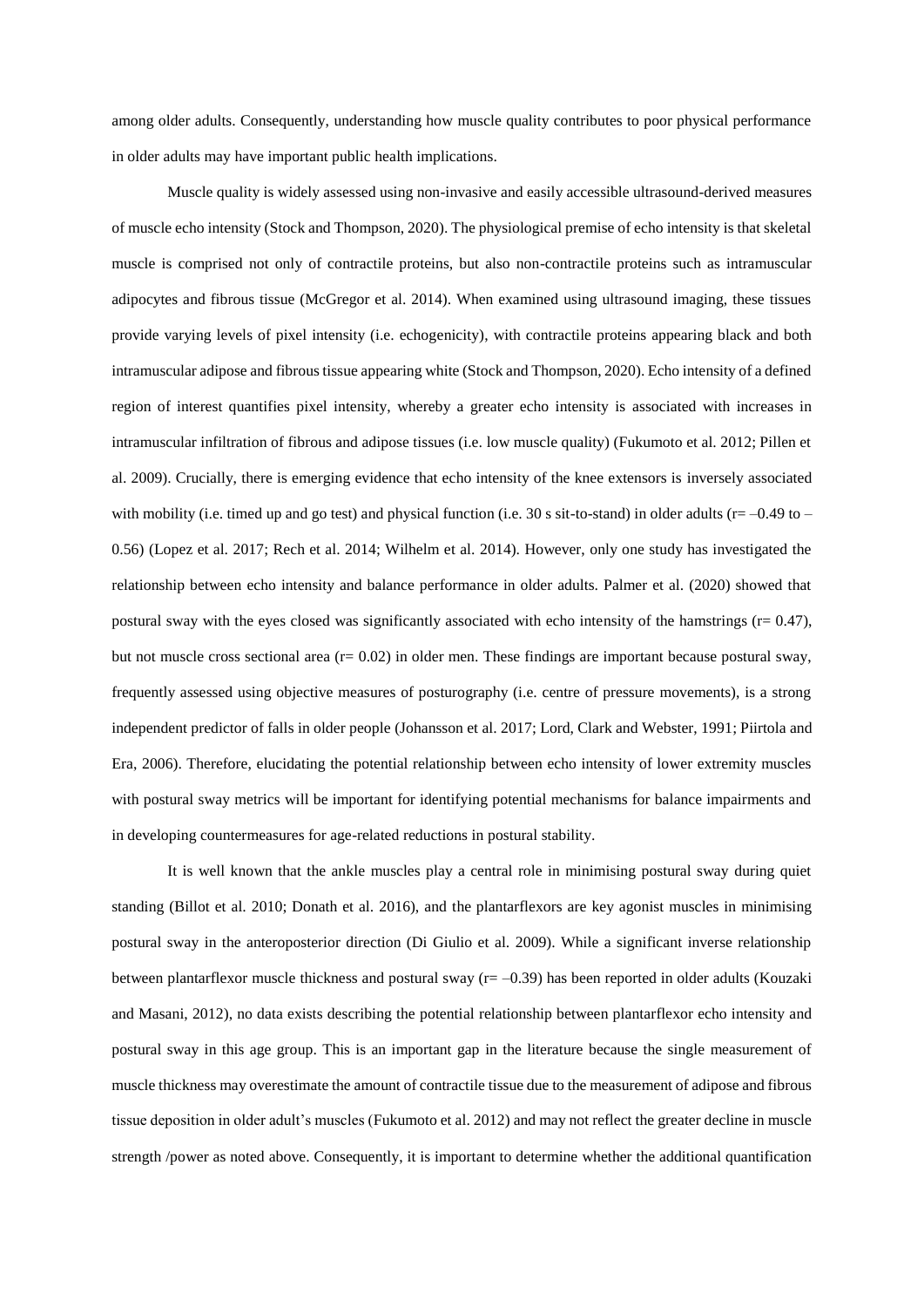of echo intensity of the plantarflexors may be a useful musculoskeletal characteristic relevant to understanding balance control with age. Therefore, the objective of this study was to assess the association between muscle thickness and muscle quality (i.e. echo intensity) of the knee extensors (vastus lateralis; VL) and plantarflexors (gastrocnemius medialis; GM) with postural sway metrics, mobility and physical function in older adults. We hypothesised that muscle thickness and echo intensity of the VL would be associated with mobility and physical function, while muscle thickness and echo intensity of the GM would be related to postural sway metrics.

# **METHODS**

#### *Subjects*

Twenty-one healthy community-dwelling older adults aged  $60 - 78$  years (women;  $n = 9$ , men;  $n = 12$ ) volunteered for the study (Table 1). Subjects were moderately active (IPAQ =  $2.8 \pm 1.5$  h⋅wk<sup>-1</sup>) and reported low concern about falling during physical and social activities (FES-I =  $18.0 \pm 2.0$ ). Prior to any involvement, participants gave their written informed consent to participate in this study. Participants also completed a health screening questionnaire to identify any contraindications that could affect their ability to perform the testing. All participants self-reported to no history of neurological (e.g. stroke, Parkinson's), musculoskeletal (e.g. tendinitis), severe cognitive problems (e.g. dementia) and cardiovascular or pulmonary diseases (e.g. coronary heart disease, chronic obstructive pulmonary disease). Following institutional ethical approval and prior to conducting the study, all participants gave their written informed consent. All risks associated with the experimental procedures were explained before testing began with the study conducted in accordance with the guidelines outlined in the Declaration of Helsinki (1964).

#### *Testing schedule*

Examination of posturography, ultrasound measurements of muscle thickness and echo intensity and physical function involved two visits. During the first visit participants were asked to read and sign an informed consent and complete health screening, physical activity and fear of falling questionnaires. Participants were also familiarised with all study procedures prior to the main trial. The second visit involved the measurement of ultrasound-derived measures of muscle thickness and echo intensity, posturography assessment and physical function, in that order. The experimental procedures were performed between 09:00 and 13:00.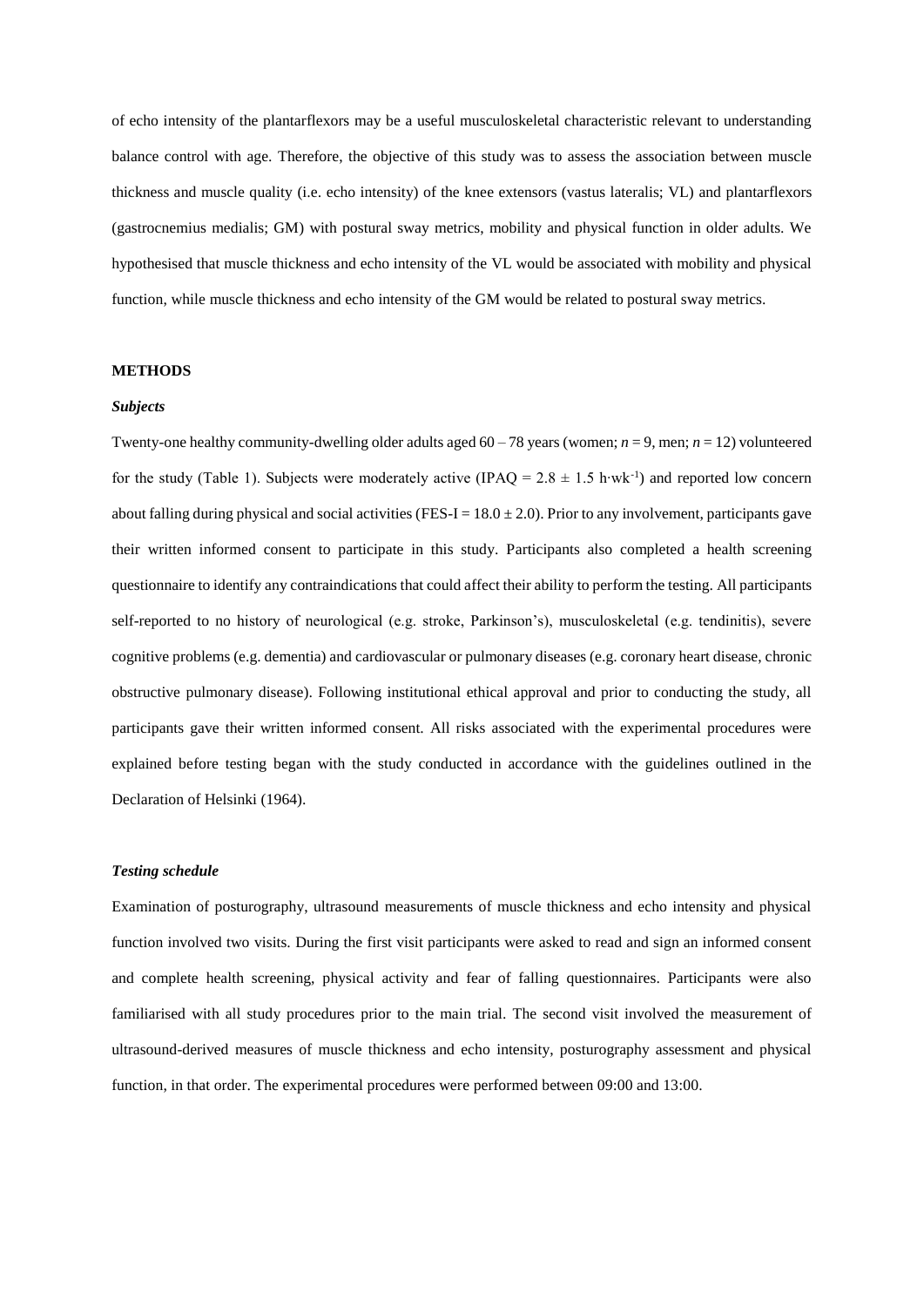#### *B-mode ultrasonography measurements*

Ultrasound images of the vastus lateralis (VL) and gastrocnemius medialis (GM) muscles were recorded using a B-mode ultrasound imaging device (LOGIQ Book XP, General Electric, Bedford, UK) and a wide-band linear probe (8L-RS, General Electric) with a 39-mm wide field of view and coupling gel (Ultrasound gel, Dahlhausen, Cologne, Germany) between the probe and skin. Ultrasound settings (Frequency: 10 MHz, Gain: 55 dB, Dynamic Range: 72) were kept consistent across participants. To ensure consistent imaging of the right and left vastus lateralis (RVL and LVL, respectively) between trials, participants were seated in a chair with hips and knees at 90°, with the shod feet flat on the floor and heels resting against the chair leg. A tape measure (Korbond, Lincolnshire, UK) was used to enable the positioning of the probe mid-thigh, inline and equidistant from the lateral proximal border of the patella to the greater trochanter. The probe was then manipulated until the superficial and deep aponeuroses could be visualised enabling longitudinal imaging of the VL muscle. To ensure consistent imaging of the right and left gastrocnemius medialis (RGM and LGM, respectively), subjects remained seated with one knee fully extended and the foot in the anatomical position resting against a wall. The GM-Achilles muscle tendon junction was visualised using ultrasound and the probe was then positioned equidistant from the popliteal fossa and the muscle tendon junction and the probe then manipulated until the superficial and deep aponeuroses could be visualised enabling longitudinal imaging of the GM. Three images (with the probe removed and replaced) were recorded at rest on both the left and right VL and GM muscles with muscle thickness measured at the centre of the image from the superficial to deep aponeurosis, with the average of three measurements used in subsequent analysis.

To assess muscle quality, the three images were recorded with the ultrasound device set to default gain levels and then exported to photo editing software (ImageJ, LOCI, University of Wisconsin). Using the imaging software a polygon region of interest was drawn bordering the VL and GM superior and deep aponeuroses and lateral edges of the ultrasound images (Harris-Love et al. 2016). Echogenicity (i.e. pixel intensity) was used to determine muscle quality by converting the ultrasound images to a grayscale histogram. Values for each pixel ranged from 0 (black) to 255 (white) arbitrary units (AU) within the ultrasound image and were used to calculate the mean grayscale histogram within the muscle image (Reimers et al. 1993). Lower values signify greater muscle quality and function (Watanabe et al. 2013). The mean echogenicity from three images for each muscle was used in subsequent analyses. The same technician performed all scans.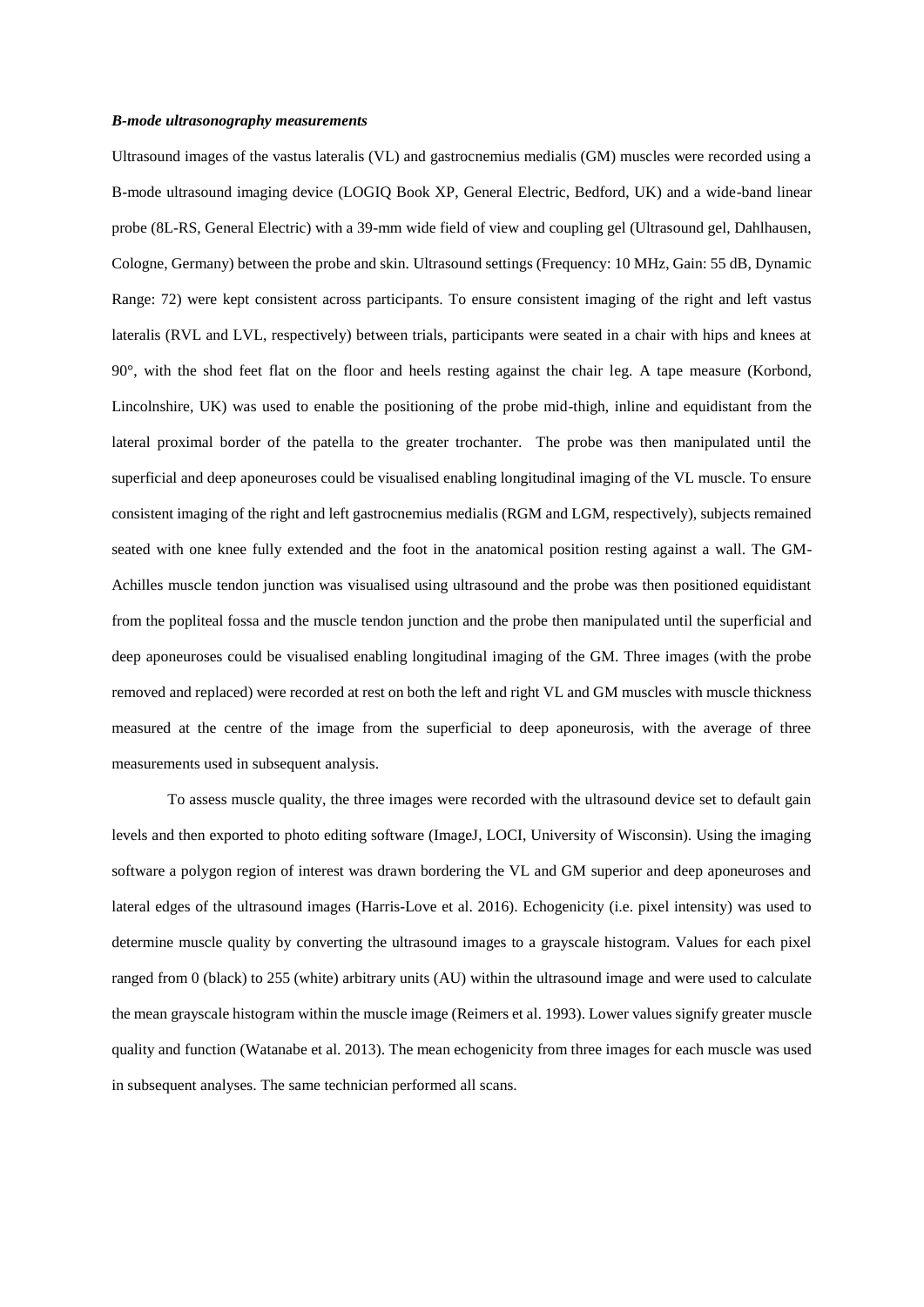#### *Posturography*

Within the two minutes following the ultrasound assessment participants performed three 30 s quiet standing trials on a force platform (AMTI, AccuGait, Watertown, MA) under alternating conditions of eyes open (EO) and eyes closed (EC). To ensure continuity between trials, subjects were unshod and instructed to stand quietly with the hands clasped together in front of the body and with the feet together (Romberg stance) (Objero et al. 2019). During all quiet standing trials, participants were asked to stand as still as possible on the force platform while focussing on a circular target 1.5 meters from the force platform, adjusted to the eye level of each individual. Participants could step off the plate and rest between trials  $(\pm 10 \text{ sec})$ . Ground reaction force data were sampled at 100 Hz (AMTI, Netforce, Watertown, MA) and filtered with a 4th -order low-pass (6 Hz) Butterworth filter (BioAnalysis, V2.2, AMTI). The total displacement of COP in the anteroposterior (AP) and mediolateral (ML) directions (both cm) and mean COP velocity (cm·s<sup>-1</sup>) were subsequently calculated (AMTI, BioAnalysis, Version 2.2, Watertown, MA). The amplitude of displacement reflects the distance between the maximum and minimum COP displacement for each direction with greater values indicating poorer postural stability. The mean COP velocity reflects the efficiency of the postural control system with the smaller the velocity the better the postural control (Hill et al. 2020). The validity and reliability of these parameters have previously been established for this sampling duration (Pinsault and Vuillerme, 2009). An average of the three trials were used in subsequent analyses.

# *Mobility and physical function*

Following the postural control assessment, participants completed three Timed-Up and-Go (TUG) tests with a 30 s rest between each trial. Subjects were initially seated and instructed to stand up from a chair without using their hands, walk 3 m as safely as possible, walk around a marker on the floor, walk back to the chair and sit down. The time taken to complete the test was recorded using a stopwatch (nearest 0.01 s), with the fastest trial included in the subsequent analyses (Podsiadlo and Richardson, 1991). Following a 2 min recovery, participants completed the five times sit-to-stand (STS) test (Bohannon, 2006a). Subjects were initially seated on a chair (seat height 45 cm) with arms folded across the chest and feet shoulder width apart. Subjects were asked to stand up fully with complete knee and hip extension and sit down as quickly for five repetitions, with participants verbally encouraged throughout the duration of the test. Participant's arms were folded across their chests during the test. The time taken to complete five STS cycles was recorded using a stopwatch (nearest 0.01 s). Among community dwelling older adults test-retest reliability (intraclass correlation coefficient [ICC]) of the TUG (ICC = 0.99; [Bohannon,  $2006b$ ]) and 5 times STS (ICC = 0.89; [Lord et al. 2002]) are excellent.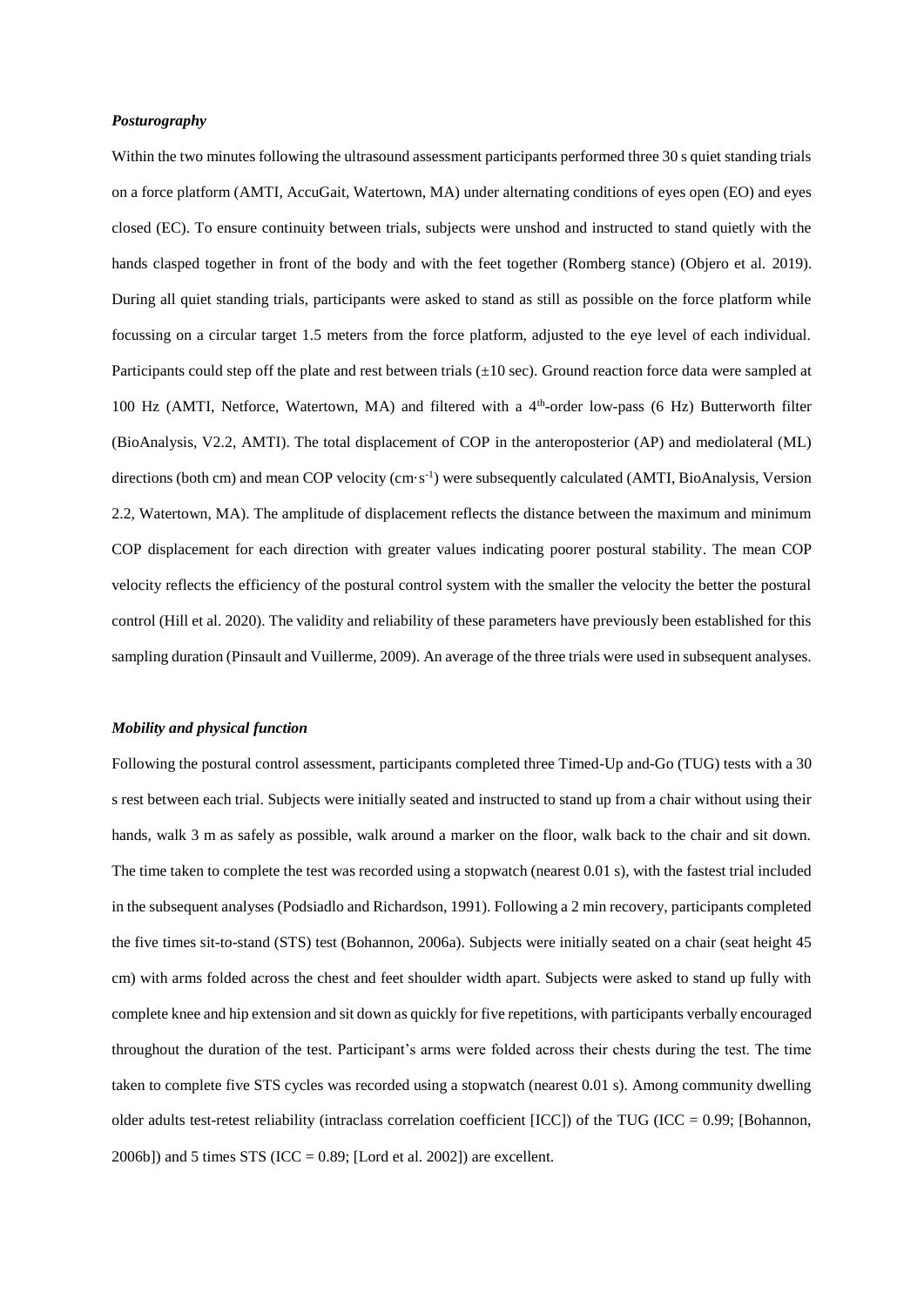#### *Statistical analysis*

Data were analysed using SPSS version 25.0 (IBM Inc., Chicago, IL) and are presented as mean, standard deviation (SD) and range. After normal distribution was confirmed (Shapiro-Wilk tests), associations between postural sway, mobility and physical function with echo intensity and muscle thickness were assed using Pearson product moment correlation analysis. Coefficient values were interpreted as weak  $(r=0.10 \text{ to } 0.35)$  moderate  $(r=$ 0.36 to 0.67) and strong (*r*=0.68 to 1.0). When significant correlation coefficients were found, stepwise multiple regression analyses were performed in order to investigate which of the musculature parameters could explain the postural sway, mobility or physical performance parameters. The alpha value was a priori set at *p*<.05 for all analyses. The variables that did not show a statistically correlation were held back from the regression analysis.

#### **RESULTS**

Table 1 shows the physical and performance characteristics, muscle quality and thickness, physical function and mobility performance and postural sway metrics for the group.

# **\*\*\* TABLE 1 ABOUT HERE \*\*\***

#### *Relationship between muscle thickness, postural sway, mobility and physical function*

Significant inverse correlations were observed between VL and GM thickness with TUG (*r*= –.432 to –.492) and five times STS  $(r = -.473$  to  $-.596$ ) performance (Table 2 and Fig. 1). There were no statistically significant correlations between muscle thickness and any postural sway metrics (*p*>.05) (Table 2).

# **\*\*\* TABLE 2 ABOUT HERE \*\*\***

# **\*\*\* FIGURE 1 ABOUT HERE \*\*\***

#### *Relationship between echo intensity, postural sway, mobility and physical function*

Significant positive correlations were observed between VL and GM echo intensity with TUG (*r*=.459 to .518) and five times STS (*r*=.481 to .635) performance (Table 3 and Fig. 2). The analysis also revealed statistically significant positive correlations between GM echo intensity and anteroposterior COP movements during both EO (*r*=.518 to .534) and EC (*r*=.451 to .508) conditions (Table 2, Fig. 3).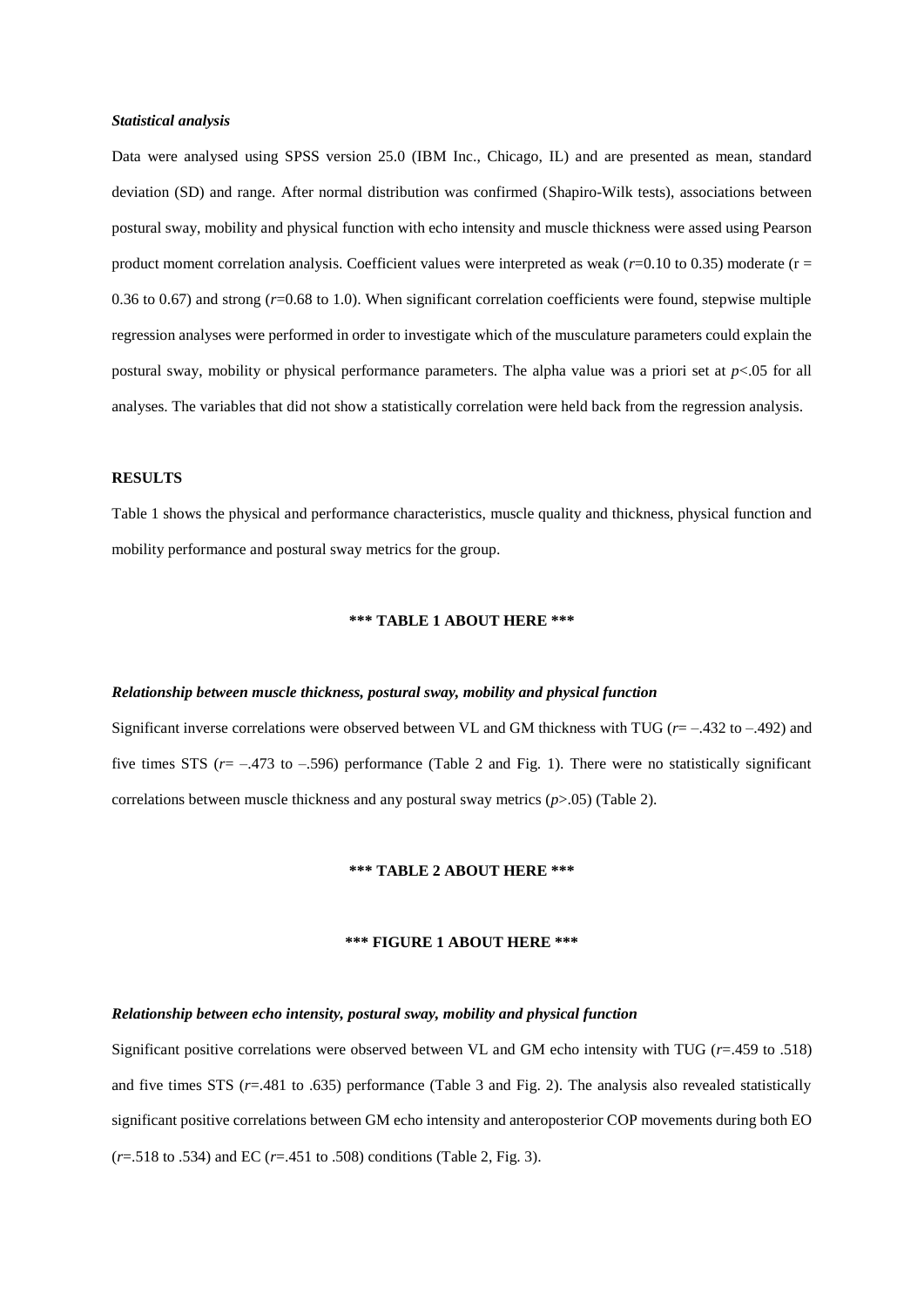#### **\*\*\* TABLE 3 ABOUT HERE \*\*\***

#### **\*\*\* FIGURE 2 ABOUT HERE \*\*\***

# **\*\*\* FIGURE 3 ABOUT HERE \*\*\***

# **DISCUSSION**

In examining the association between muscle thickness and quality of the knee extensors and plantarflexors with postural sway metrics, mobility and physical function in older adults, two main findings emerged. First, this study provides novel evidence that ankle plantarflexor echo intensity, but not thickness, was associated with anteroposterior postural sway among older men and women. Second, we provide new evidence that muscle thickness and echo intensity of the knee extensors and uniquely, the ankle plantarflexors, presented with similar magnitude associations with TUG and STS performance in older adults.

#### *Relationship between postural sway and muscle thickness and echo intensity*

Few studies have described the interrelationships between echo intensity and muscle thickness with balance performance in older people. Here, we found a moderate strength relationship between echo intensity of the GM with the anteroposterior COP amplitude during quiet bipedal standing with the eyes open and eyes closed. The echo intensity of the left and right GM and VL explained between 20 – 30% of the variance in the anteroposterior COP amplitude. These findings confirm our initial hypothesis and are consistent with the existing literature. For instance, a recent study showed that the sway index (i.e. root mean squared error distance of the COP in the anteroposterior and mediolateral axis) with the eyes closed was significantly associated with echo intensity of the hamstrings ( $r = 0.47$ ), but not muscle cross sectional area ( $r = 0.02$ ) in older men (Palmer et al. 2020). Our study extends these findings in two important ways. First, we examined muscle thickness and echo intensity of the GM, which is well established as playing play a central role in minimising postural sway during quiet standing (Billot et al. 2010; Donath et al. 2016). Second, while previous studies used a composite postural sway metric (i.e. sway index) (Palmer et al. 2020), we examined the relationship between echo intensity with directional features of postural sway (i.e., anteroposterior and mediolateral COP movements). Although composite postural sway scores are useful in that they combine a set of quiet standing postural sway features into a single composite feature, different control mechanisms and different muscle groups are used to control sagittal and frontal plane motion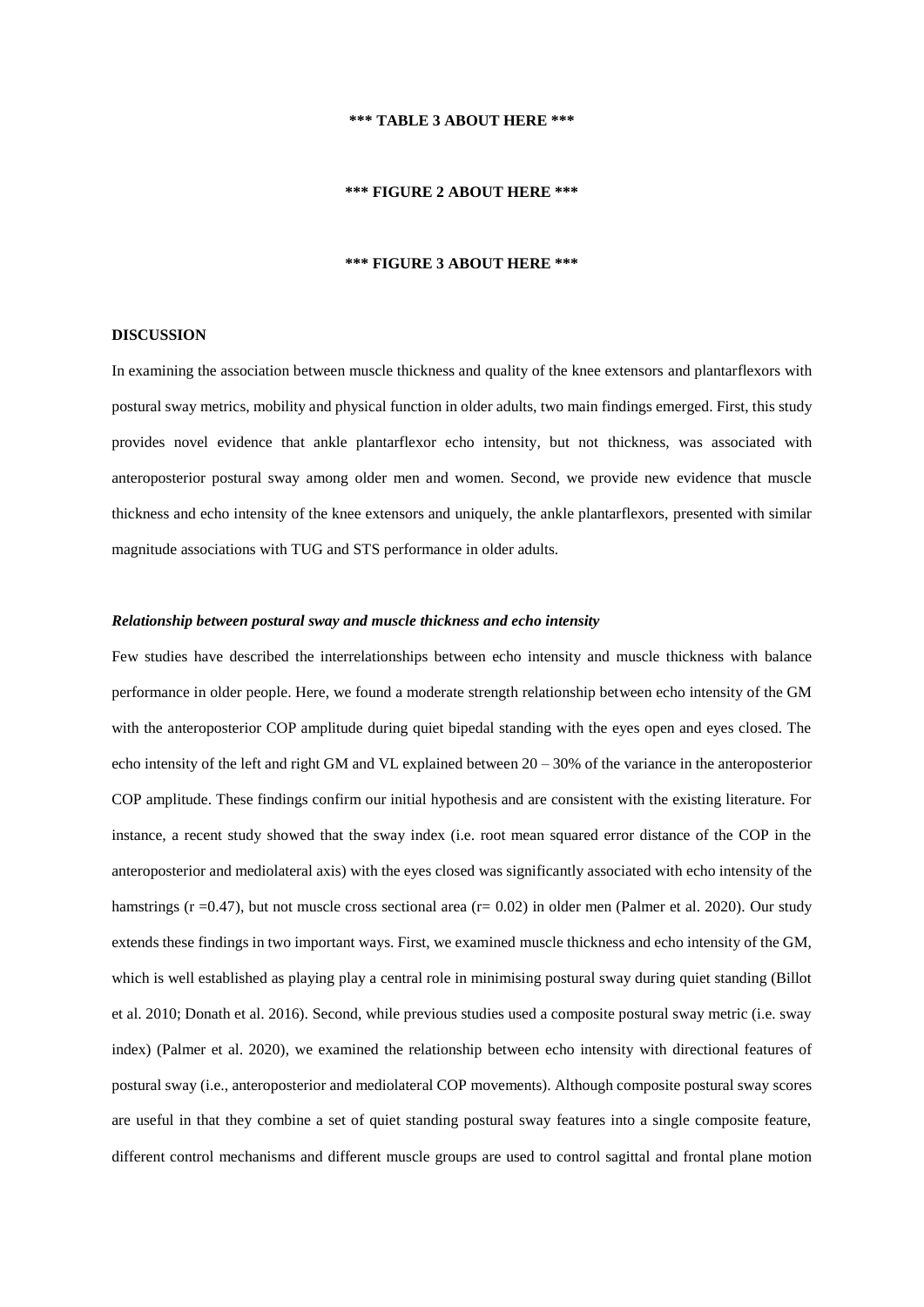(Winter et al. 1996). Whilst we similarly found an association between lower-extremity echo intensity and postural sway, we additionally identified that the relationship was specific to the GM and anteroposterior sway, regardless of the visual condition. This is not surprising given that the ankle plantarflexors are the main contributors to stabilising body sway in the sagittal plane (Masani et al. 2003), while frontal plane sway is controlled by the hip abductors/adductors (i.e. frontal plane movers of the lower extremities). Overall, these findings suggest that quantification of echo intensity of the plantarflexors may be a useful musculoskeletal characteristic relevant to balance control.

Contrary to previous literature (Kouzaki and Masani, 2012) and our initial hypothesis, we were unable to identify a relationship between muscle thickness and postural sway metrics. Instead, our finding are similar to those of Palmer et al. (2020), who found no association between hamstring muscle cross sectional area and postural sway in older adults. While the single measurement of muscle thickness may overestimate the amount of contractile tissue due to the measurement of adipose and fibrous tissue deposition in older adult's muscles (Fukumoto et al. 2012), higher echo intensity values represents a greater degree of intramuscular fat (Young et al. 2015) and fibrous tissue infiltration (Pillen et al. 2009) (i.e. low muscle quality). Additionally, since muscle quality may be more affected by age than muscle quantity (Ota et al. 2020), measurements of muscle thickness may not be as important in explaining changes in postural stability in older adults. Overall, our findings suggest that ankle plantarflexor muscle quality, rather than size, may be an important characteristic relevant to postural balance in older adults. Although this study provides clear evidence of a link between muscle quality and postural control, it is important to acknowledge that the control of balance during both standing and movements is a complex motor skill (Ivanenko and Gurfinkel, 2018) which depends on the continuous integration and (re-)weighing of information from visual, vestibular and proprioceptive sensory afferents within the central nervous system (Nashner, 1976). Consequently, in addition to reducing muscle quality and quantity, age-related changes in postural control and mobility are also likely associated with a deterioration in sensory proprioceptive and exteroceptive information and/or their integration in the central nervous system.

#### *Relationship between physical function/mobility and thickness and quality*

Consistent with the existing literature, our study revealed that both muscle thickness and echo intensity presented with similar strength associations with TUG (Rech et al. 2014) and STS performance (Wilhelm et al. 2014). Whilst muscle thickness explained 15 to 36% of the variance in TUG and STS performance, muscle quality was a stronger predictor of performance with 21% to 40% of the variance explained by echo intensity. In previous studies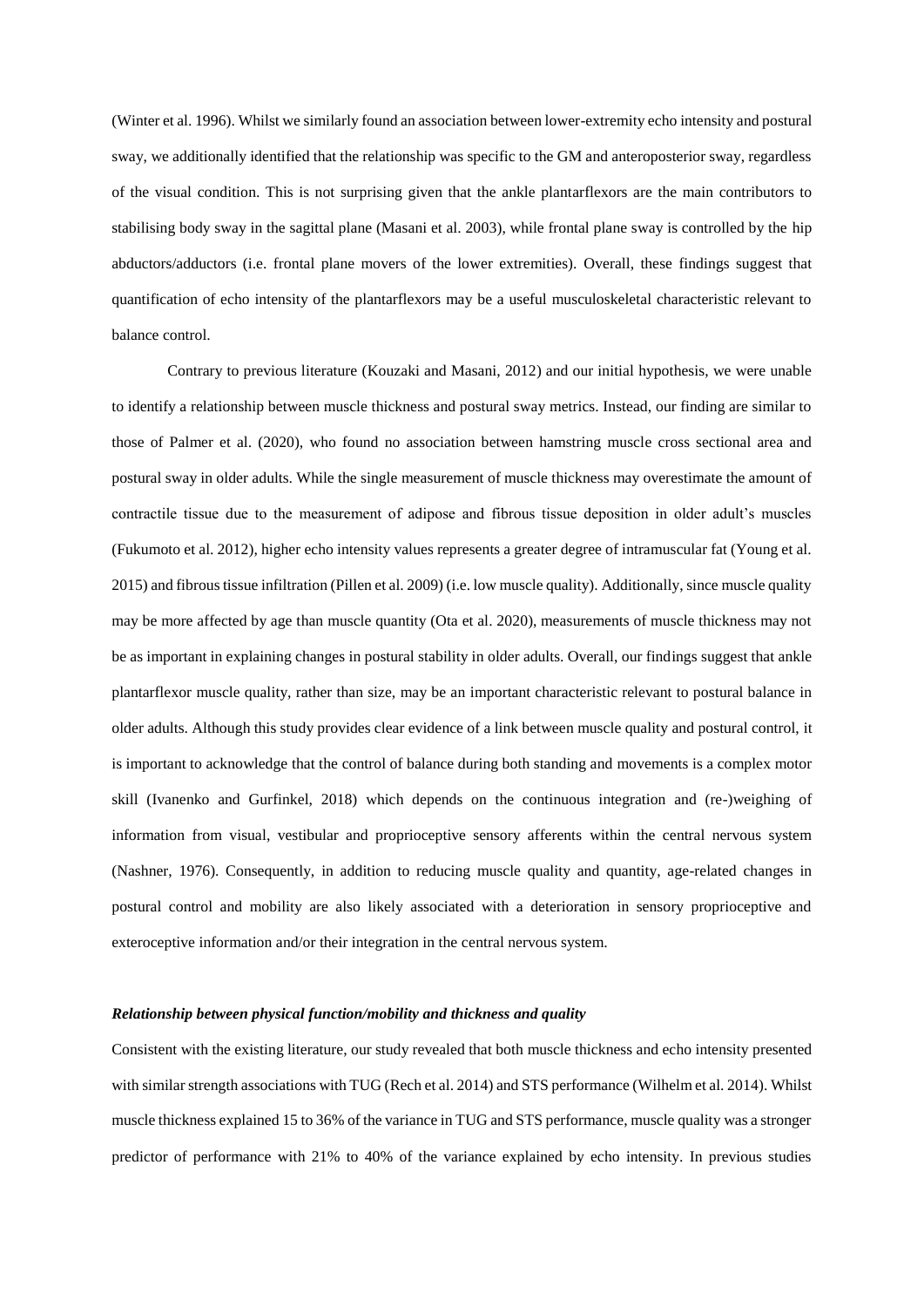analysing the relationship between ultrasound derived measures of muscle thickness and echo intensity with functional performance only the quadriceps musculature were investigated (Lopez et al. 2017; Rech et al. 2014; Wilhelm et al. 2014). However, the ankle plantarflexors are also important for TUG and STS performance in older adults (Jung and Yamasaki, 2016). Accordingly, a novel aspect of the present study was the quantification of GM muscle thickness and echo intensity and the correlation with functional performance. For the first time, we show that the muscle thickness and echo intensity of both the VL and GM presented with similar magnitude associations with TUG and STS performance in older adults. Overall, VL thickness  $(23 - 36%)$  and echo intensity  $(24 - 40%)$ explained a greater amount of the variance in TUG and STS performance than GM thickness  $(15 - 32\%)$  and echo intensity  $(21 – 35%)$ . The benefits of improving muscle quality are widely considered to be an important target of exercise interventions given its association with functional capacity (Lopez et al. 2017; Rech et al. 2014; Wilhelm et al. 2014). Therefore, it seems appropriate for exercise interventions which target muscle quality to not only focus on the intramuscular accumulation of non-contractile elements in the quadriceps femoris, but also the ankle plantarflexors.

#### *Limitations*

Although this work offers a valuable insight into the association between muscle echo intensity and balance, mobility and physical functional performance older adults, the present findings should be interpreted with the recognition that potential limitations exist. First, the study was based on a small convenience sample number of typically healthy community-dwelling older adults. The homogeneity of our small sample precludes us from generalising our findings to frail or institutionalised older adults at greater risk of falls. However, it could also be argued that the participants' homogeneity may have limited the influences of confounding demographic variables. Secondly, we included a relatively broad age range of subjects, comprising both young old (i.e.  $60 - 69$  years), middle old (70 – 78 years) adults (Forman et al. 1992). Analysis of a narrow age sample may be more suitable for deriving inferences regarding the associations between muscle quality and balance among older adults. Additionally, although the range of balance, mobility and physical functional performance of older adult participants was broad, this study included very high functioning people. Inclusion of more very low functioning older adults may have further strengthened the observed relationships between echo intensity and postural sway metrics. Thirdly, the cross-sectional nature of our study does not prove causality with regard to the association between echo intensity and poor balance. Future research examining longitudinal associations between these measures would be quite valuable. Finally, despite the inclusion of both males and females, this study was not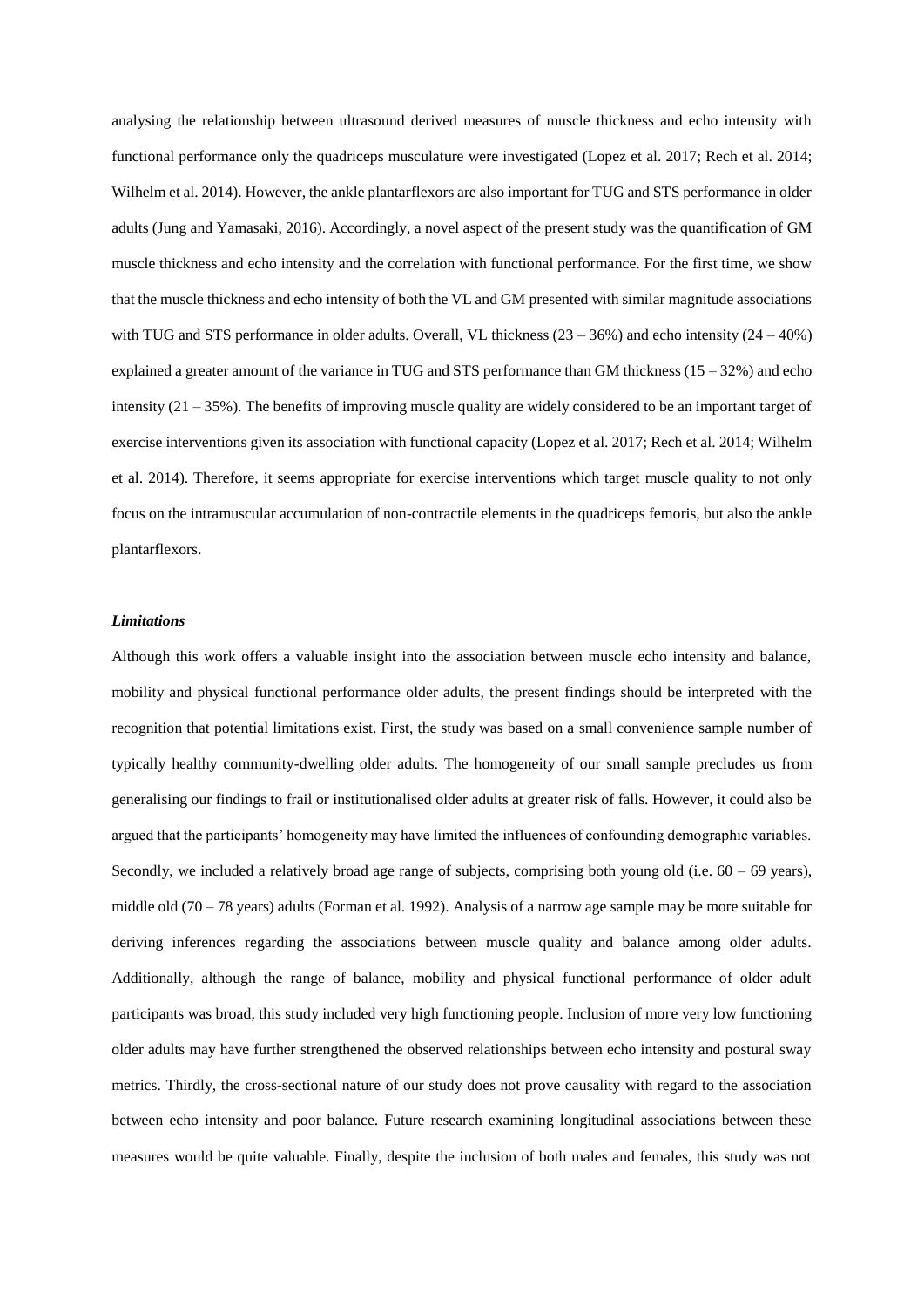adequately powered to examine gender-specific associations. Thus, larger studies are warranted to provide a more definitive view of the relationship between echo intensity and postural balance, controlling for age, gender and functional status. Additional examination of isokinetic ankle plantar flexor and knee extensor torque would also be quite valuable.

# **CONCLUSION**

In conclusion, higher ankle plantarflexor echo intensity, but not thickness, was associated with greater amounts of anteroposterior postural sway among older adults. Additionally, muscle thickness and echo intensity of the knee extensors and ankle plantarflexors presented with similar magnitude associations with TUG and STS performance. Overall, we suggest that GM echo intensity plays an important role in older adult's postural balance, mobility and physical function. These findings represent an original contribution to the existing literature and will assist clinical decision making with respect to identification of potential balance deficits using non-invasive ultrasound-derived measures of muscle echo intensity.

# **REFERENCES**

- Benichou O, Lord SR. Rationale for strengthening muscle to prevent falls and fractures: a review of the evidence. *Calcif Tissue Int* (2016); **98**(6):531-45.
- Billot M, Simoneau E, Van Hoecke J, Martin A. Coactivation at the ankle joint is not sufficient to estimate agonist and antagonist mechanical contribution. *Muscle Nerve* (2010); **41**(4):511-8.
- Bohannon RW. Reference values for the timed up and go test: a descriptive meta-analysis. *J Geriatr Phys Ther* (2006); **29**(2):64-8.
- Bohannon RW. Reference values for the five-repetition sit-to-stand test: a descriptive meta-analysis of data from elders. *Perceptual Mot Skills* (2006); **103**(1):215-22.

Clark BC, Manini TM. Sarcopenia≠ dynapenia. *J Gerontol A Biol Sci Med Sci* (2008); Aug 63(8):829-34.

- Delmonico MJ et al. Longitudinal study of muscle strength, quality, and adipose tissue infiltration. *Am J Clin Nutr* (2009); **90**:1579– 1585.
- Di Giulio I, Maganaris CN, Baltzopoulos V, Loram ID. The proprioceptive and agonist roles of gastrocnemius, soleus and tibialis anterior muscles in maintaining human upright posture. *The J Physiol* (2009); **15**(10):2399-416.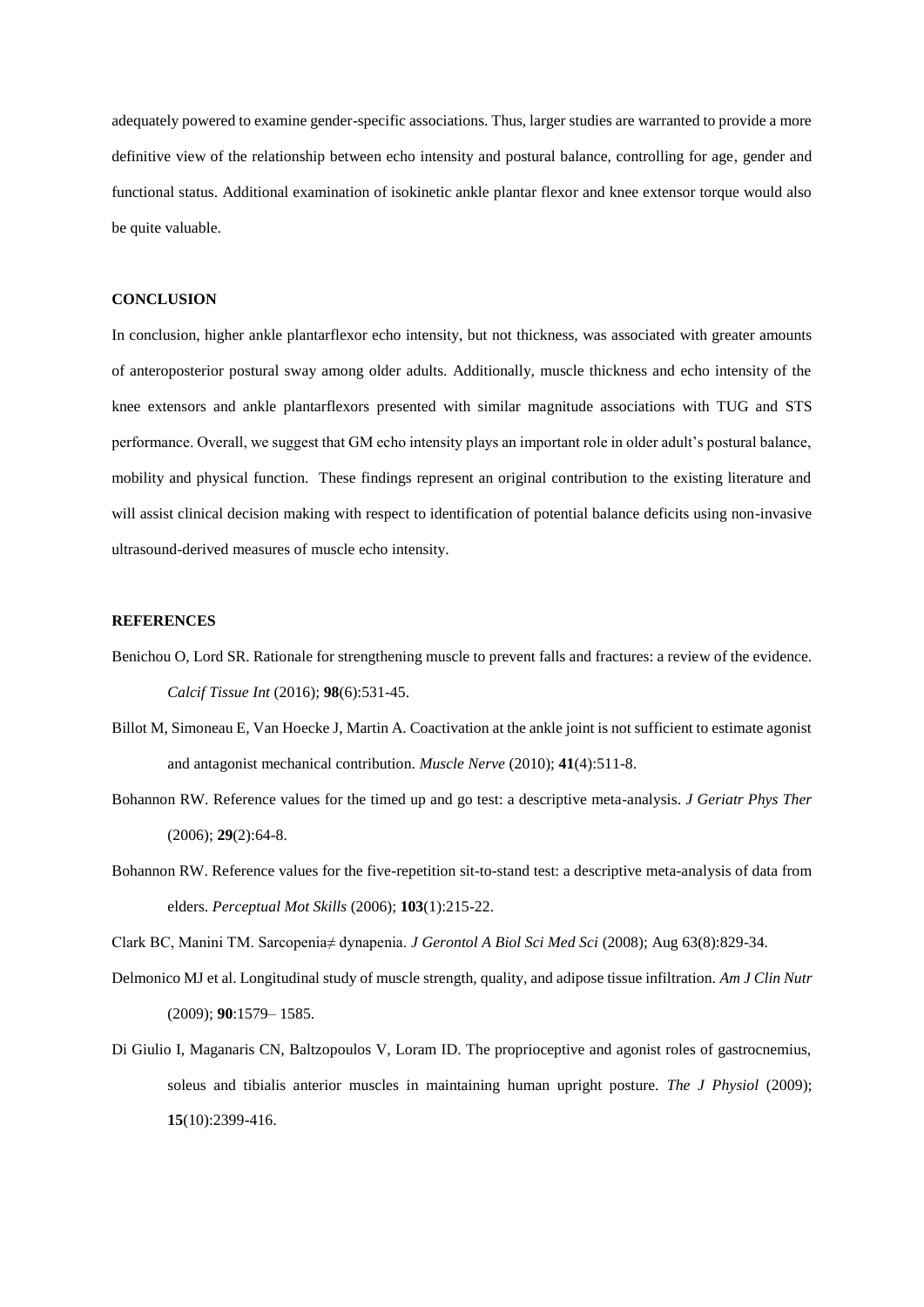- Donath L, Kurz E, Roth R, Zahner L, Faude O. Leg and trunk muscle coordination and postural sway during increasingly difficult standing balance tasks in young and older adults. *Maturitas* (2016); **1**;91:60-8.
- Forman DE, Berman AD, McCabe CH, Baim DS, Wei JY. PTCA in the elderly: the "young-old" versus the "oldold". *J Am Geriatr Soc* (1992); **40**;1:19-22.
- Fukumoto Y, Ikezoe T, Yamada Y, Tsukagoshi R, Nakamura M, Mori N, Kimura M, Ichihashi N. Skeletal muscle quality assessed from echo intensity is associated with muscle strength of middle-aged and elderly persons. *Eur J Appl Physiol* (2012); **112**(4):1519-25.
- Goodpaster BH, Park SW, Harris TB, Kritchevsky SB, Nevitt M, Schwartz AV, Simonsick EM, Tylavsky FA, Visser M, Newman AB. The loss of skeletal muscle strength, mass, and quality in older adults: the health, aging and body composition study. *J Gerontol A Biol Sci Med Sci* (2006); **61**(10):1059-64.
- Harris-Love MO, Seamon BA, Teixeira C, Ismail C. Ultrasound estimates of muscle quality in older adults: Reliability and comparison of Photoshop and ImageJ for the grayscale analysis of muscle echogenicity. *PeerJ* (2016); **4**:1721
- Hill MW, Duncan MJ, Price MJ. The emergence of age-related deterioration in dynamic, but not quiet standing balance abilities among healthy middle-aged adults. *Exp Gerontol* (2020) **140**:111076.
- Horlings CG, Van Engelen BG, Allum JH, Bloem BR. A weak balance: the contribution of muscle weakness to postural instability and falls. *Nat Clin Pract Neurol* (2008); **4**(9):504-15.
- Ivanenko Y, Gurfinkel VS. Human postural control. *Front Neurosci* (2018); **12**:171.
- Johansson J, Nordström A, Gustafson Y, Westling G, Nordström P. Increased postural sway during quiet stance as a risk factor for prospective falls in community-dwelling elderly individuals. *Age Ageing* (2017); **46**(6):964-70.
- Jung H, Yamasaki M. Association of lower extremity range of motion and muscle strength with physical performance of community-dwelling older women. J Physiol Anthrop (2016); **35**(1):30.
- Kouzaki M, Masani K. Postural sway during quiet standing is related to physiological tremor and muscle volume in young and elderly adults. *Gait Posture* (2012); **35**(1):11-17.
- Landi F, Liperoti R, Russo A, Giovannini S, Tosato M, Capoluongo E, Bernabei R, Onder G. Sarcopenia as a risk factor for falls in elderly individuals: results from the ilSIRENTE study. *Clin Nutr* (2012); **31**(5):652-8.
- Lopez P, Wilhelm EN, Rech A, Minozzo F, Radaelli R, Pinto RS. Echo intensity independently predicts functionality in sedentary older men. *Muscle Nerve* (2017); **55**(1):9-15.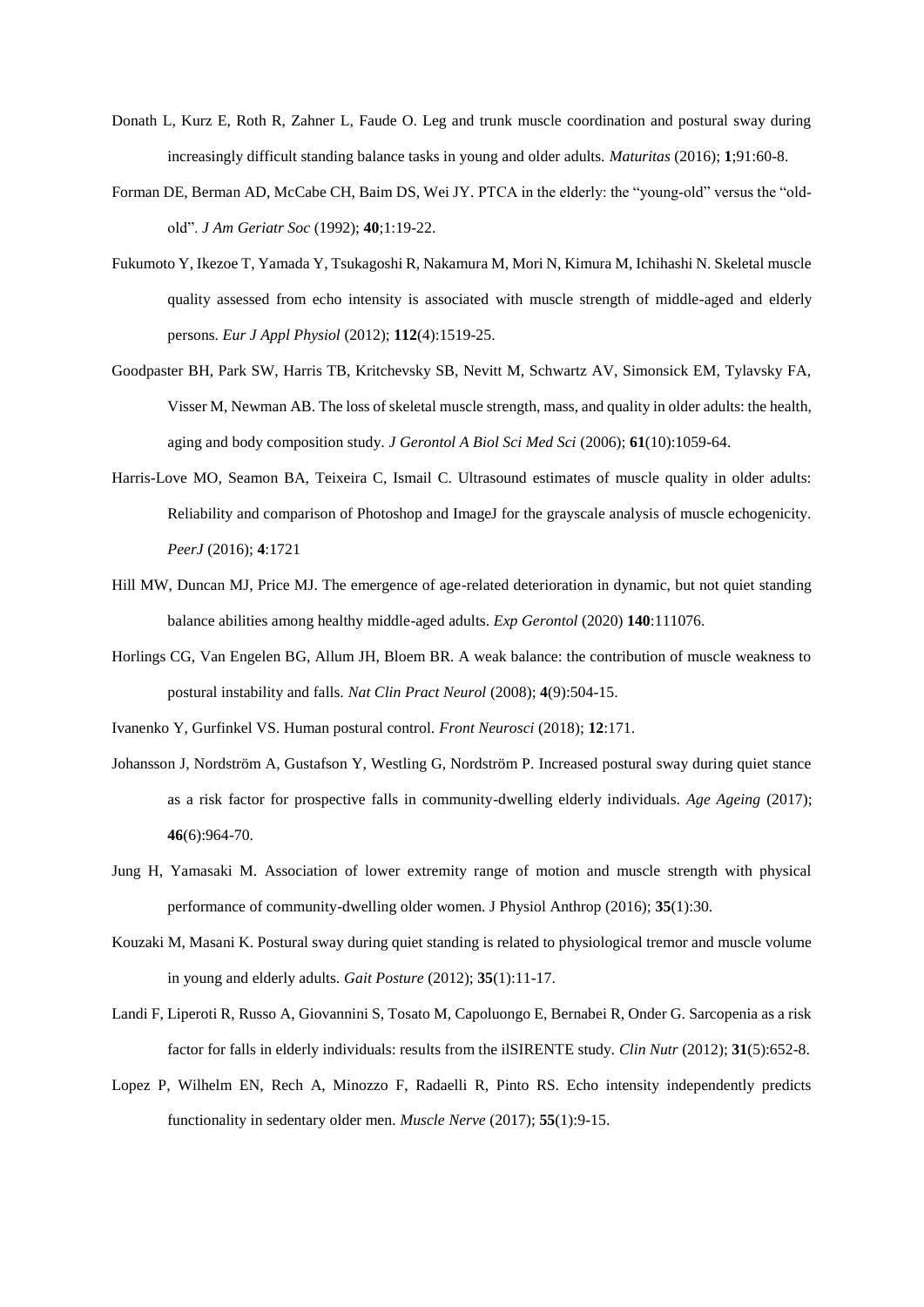- Lord SR, Murray SM, Chapman K, Munro B, Tiedemann A. Sit-to-stand performance depends on sensation, speed, balance, and psychological status in addition to strength in older people. *J Gerontol A Biol Sci Med Sci* (2002); **57**(8):M539-43.
- Lord SR, Clark RD, Webster IW. Physiological factors associated with falls in an elderly population. *J Am Geriatr Soc* (1991); **39**(12):1194-200.
- Manini TM, Clark BC. Dynapenia and aging: an update. *J Gerontol A Biol Sci Med Sci* (2012); **67**(1):28-40.
- Masani K, Popovic MR, Nakazawa K, Kouzaki M, Nozaki D. Importance of body sway velocity information in controlling ankle extensor activities during quiet stance. *J Neurophysiol* (2003); **90**(6):3774-82.
- Moreland JD, Richardson JA, Goldsmith CH, Clase CM. Muscle weakness and falls in older adults: a systematic review and meta‐analysis. *J Am Geriatr Soc* (2004); **52**(7):1121-9.
- Nashner LM (1976) Adapting reflexes controlling the human posture. *Exp Brain Res* (1976); **26**(1):59-72.
- Objero CN, Wdowski MM, Hill MW. Can arm movements improve postural stability during challenging standing balance tasks? *Gait Posture* (2019); **74**:71-5.
- Ota M, Ikezoe T, Kato T, Tateuchi H, Ichihashi N. Age-related changes in muscle thickness and echo intensity of trunk muscles in healthy women: comparison of 20–60s age groups. *Eur J Appl Physiol* (2020); **120**:1805–1814
- Palmer TB, Farrow AC, Palmer BM. Relationships between hamstring morphological characteristics and postural balance in elderly men. *J Musculoskelet Neuronal Interact* (2020); 20(1):88.
- Piirtola M, Era P. Force platform measurements as predictors of falls among older people–a review. *Gerontol*  (2006); **52**(1):1-6.
- Pillen S, Tak RO, Zwarts MJ, Lammens MM, Verrijp KN, Arts IM, van der Laak JA, Hoogerbrugge PM, van Engelen BG, Verrips A. Skeletal muscle ultrasound: correlation between fibrous tissue and echo intensity. *Ultrasound Med Biol* (2009); **35**(3):443-6.
- Pinsault N, Vuillerme N. Test–retest reliability of centre of foot pressure measures to assess postural control during unperturbed stance. *Med Eng Phys* (2009); **31**(2):276-86.
- Pinto RS, Correa CS, Radaelli R, Cadore EL, Brown LE, Bottaro M. Short-term strength training improves muscle quality and functional capacity of elderly women. Age (2014); **36**(1):365-72.
- Podsiadlo D, Richardson S. The timed "Up & Go": a test of basic functional mobility for frail elderly persons. *J Am Geriatr Soc* (1991); **39**(2):142-8.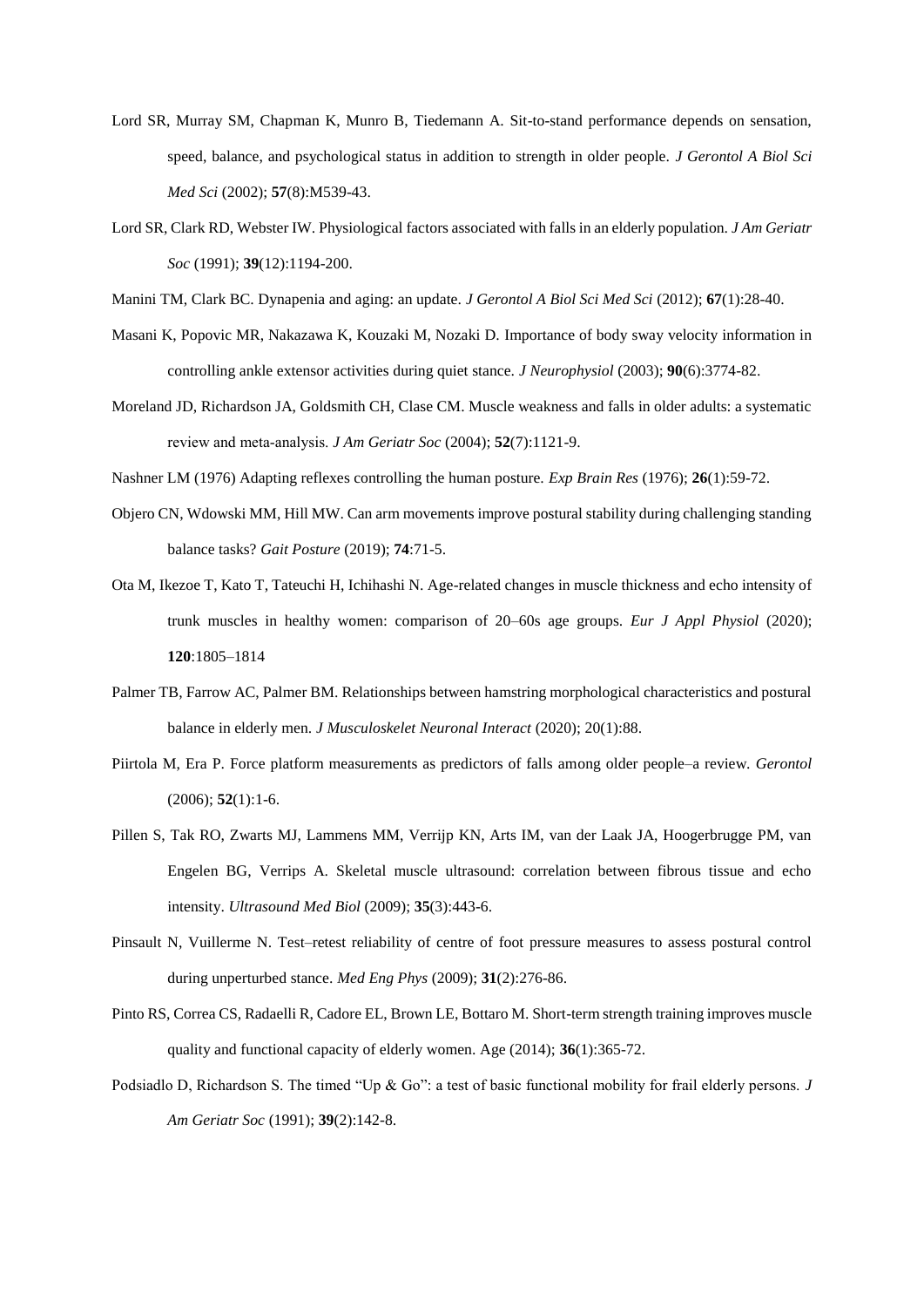- Rech A, Radaelli R, Goltz FR, da Rosa LH, Schneider CD, Pinto RS. Echo intensity is negatively associated with functional capacity in older women. *Age* (2014); **36**(5):9708.
- Reimers CD, Fleckenstein JL, Witt TN, Müller-Felber W, Pongratz DE. Muscular ultrasound in idiopathic inflammatory myopathies of adults. *J Nurol Sci* (1993); **116**(1):82-92.
- Scott D, Hayes A, Sanders KM, Aitken D, Ebeling PR, Jones G. Operational definitions of sarcopenia and their associations with 5-year changes in falls risk in community-dwelling middle-aged and older adults. *Osteoporos Int* (2014); **25**(1):187-93.
- Stock MS, Thompson BJ. Echo intensity as an indicator of skeletal muscle quality: applications, methodology, and future directions. *Eur J Appl Physiol* (2020):1-12.
- Watanabe Y, Yamada Y, Fukumoto Y, Ishihara T, Yokoyama K, Yoshida T, Miyake M, Yamagata E, Kimura M. Echo intensity obtained from ultrasonography images reflecting muscle strength in elderly men. *Clin Interv Aging* (2013); **8**:993.
- Wilhelm EN, Rech A, Minozzo F, Radaelli R, Botton CE, Pinto RS. Relationship between quadriceps femoris echo intensity, muscle power, and functional capacity of older men. *Age* (2014); **36**(3):9625.
- Winter DA, Prince FR, Frank JS, Powell CO, Zabjek KF. Unified theory regarding A/P and M/L balance in quiet stance. *J Neurophysiol* (1996); **75**(6):2334-43.
- Young HJ, Jenkins NT, Zhao Q, McCully KK. Measurement of intramuscular fat by muscle echo intensity. *Muscle Nerve* (2015); **52**(6):963-71.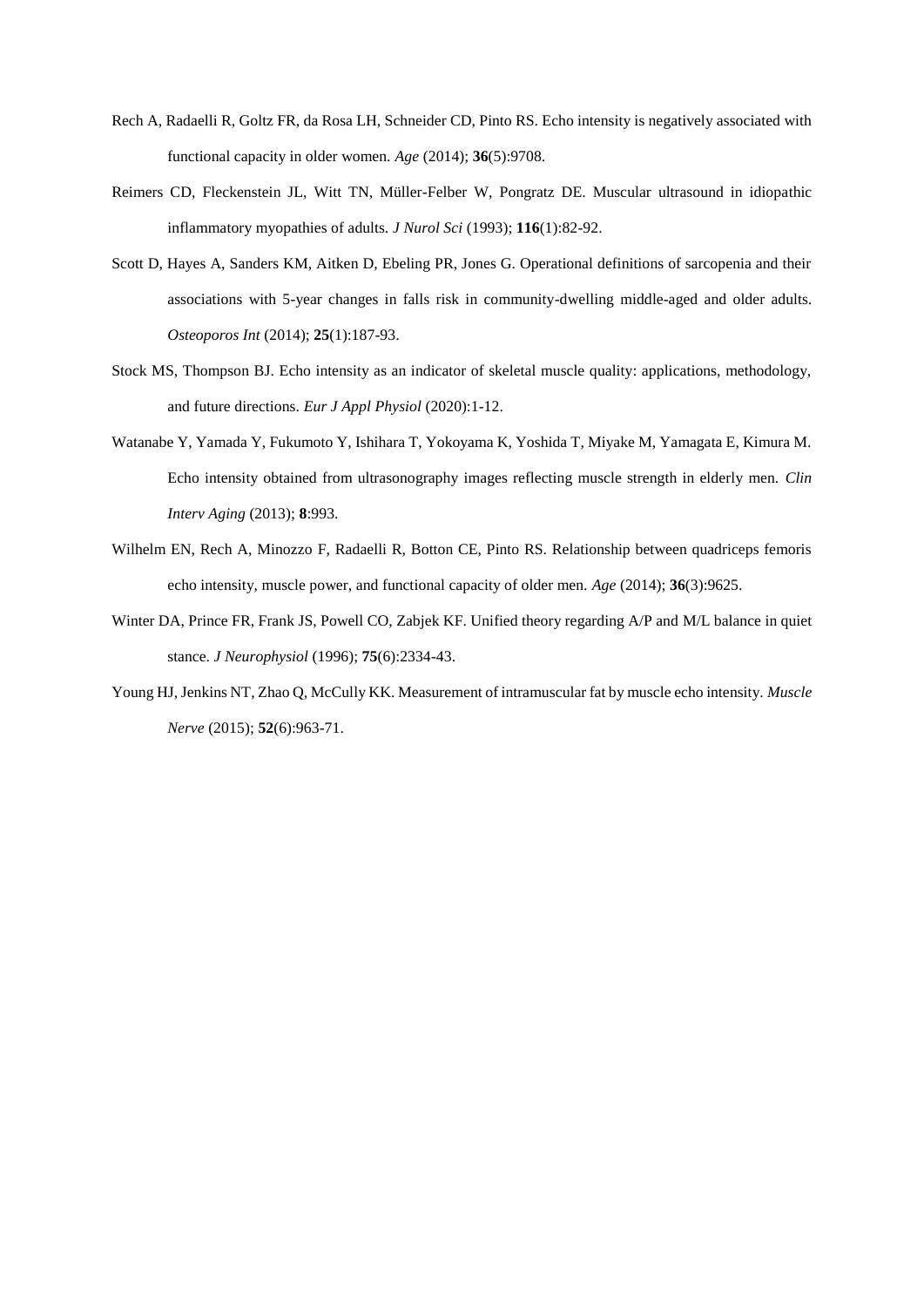| <b>Dependent Variable</b>          | Mean (SD)   | Range          |
|------------------------------------|-------------|----------------|
| Demographics and functional status |             |                |
| Age (years)                        | 69.9(4.3)   | $60 - 78$      |
| Height (m)                         | 1.70(0.10)  | $1.51 - 1.87$  |
| Mass (kg)                          | 75.4 (12.9) | $49.7 - 97.0$  |
| BMI (kg/m <sup>2</sup> )           | 26.0(2.9)   | $20.7 - 31.3$  |
| FES-I                              | 18.0(2.0)   | $16 - 19$      |
| IPAQ $(h·wk-1)$                    | 2.8(1.5)    | $1.0 - 6.1$    |
| Physical function and mobility     |             |                |
| TUG(s)                             | 6.49(0.72)  | $5.0 - 7.85$   |
| Five times STS (s)                 | 13.2(1.8)   | $9.7 - 16.7$   |
| Postural sway metrics              |             |                |
| AP EO (cm)                         | 2.92(1.30)  | $1.59 - 5.35$  |
| AP EC (cm)                         | 3.66(1.47)  | $1.52 - 6.36$  |
| ML EO (cm)                         | 2.55(0.74)  | $1.22 - 3.98$  |
| ML EC (cm)                         | 2.99(0.91)  | $1.37 - 4.77$  |
| VEL EO $\rm (cm\cdot s^{-1})$      | 2.46(0.29)  | $1.98 - 2.98$  |
| VEL EC $(cm·s^{-1})$               | 2.73(0.87)  | $1.67 - 5.36$  |
| Echo intensity (AU)                |             |                |
| <b>RVL</b>                         | 89.3 (5.3)  | $76.6 - 98.3$  |
| <b>LVL</b>                         | 86.9(4.5)   | $78.2 - 93.7$  |
| $\operatorname{RGM}$               | 82.3 (8.8)  | $63.0 - 99.4$  |
| $_{\rm LGM}$                       | 81.5(9.6)   | $63.5 - 100.7$ |
| Muscle thickness (cm)              |             |                |
| $\mathop{\rm RVL}\nolimits$        | 1.72(0.37)  | $1.18 - 2.29$  |
| <b>LVL</b>                         | 1.73(0.39)  | $1.20 - 2.27$  |
| $\operatorname{RGM}$               | 1.73(0.31)  | $1.22 - 2.38$  |
| $_{\rm LGM}$                       | 1.71(0.32)  | $1.11 - 2.36$  |

Table 1. Means  $\pm$  SD demographic and performance characteristics of the sample

BMI; Body mass index, FES-I; Falls Efficacy Scale International, IPAQ; International Physical Activity Questionnaire, TUG; Timed up-and-go, STS; Sit-to-stand, AP; Anteroposterior, ML; Mediolateral, VEL; Mean velocity, EO; Eyes open, EC; Eyes closed, RVL; Right vastus lateralis, LVL; Left vastus lateralis, RGM; Right gastrocnemius medialis, LGM; gastrocnemius medialis, AU; arbitrary unit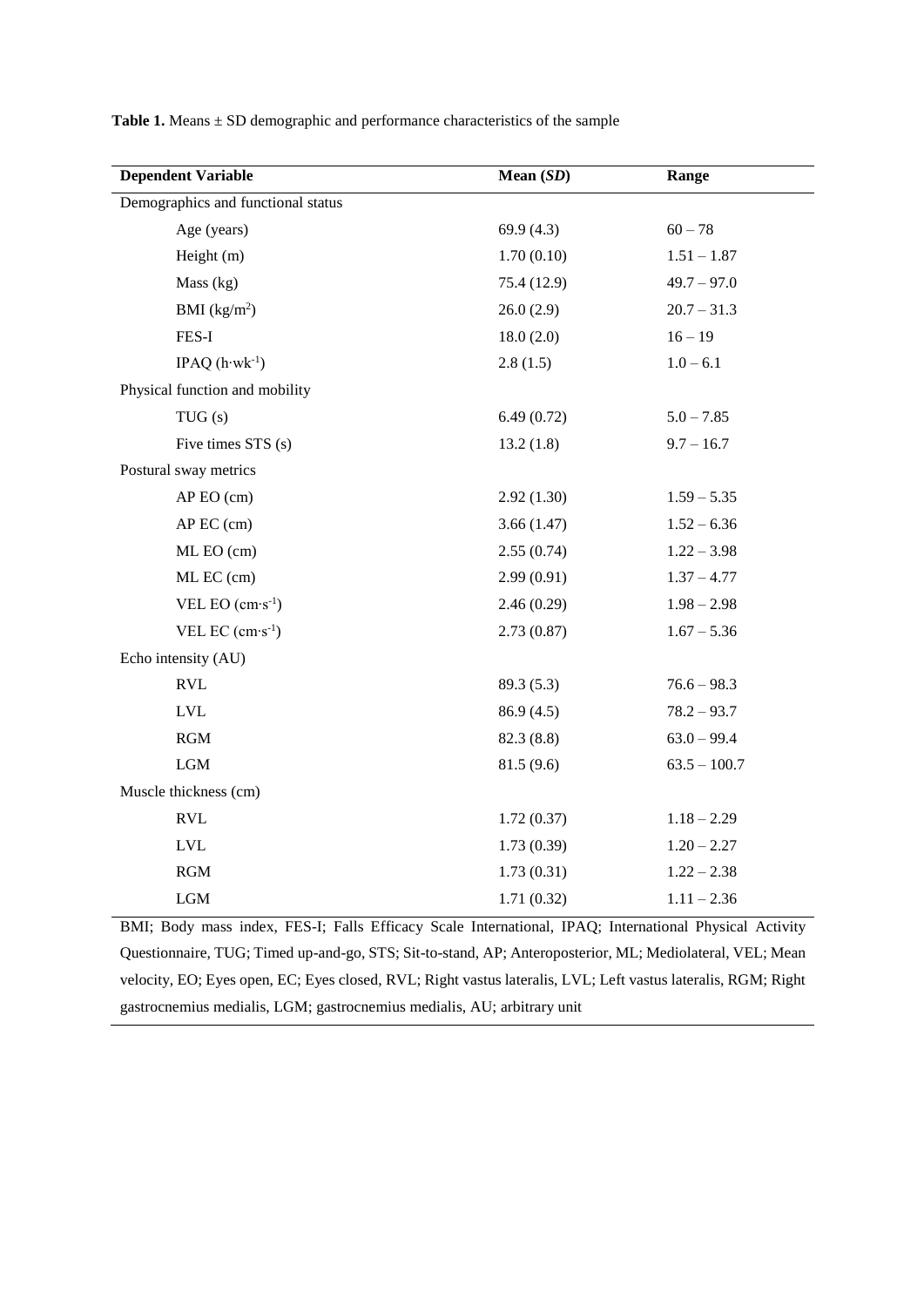| <b>Dependent measure</b>       | <b>RVL</b> | <b>LVL</b> | <b>RGM</b> | <b>LGM</b> |  |
|--------------------------------|------------|------------|------------|------------|--|
| Physical function and mobility |            |            |            |            |  |
| TUG(s)                         | $-492*$    | $-.480*$   | $-432*$    | $-.386$    |  |
| Five times STS (s)             | $-.596*$   | $-.557*$   | $-.563*$   | $-473*$    |  |
| Postural sway metrics          |            |            |            |            |  |
| $AP$ EO $(cm)$                 | .325       | .303       | .311       | .348       |  |
| $AP$ EC $(cm)$                 | .101       | .015       | .071       | .003       |  |
| $ML$ EO $(cm)$                 | .325       | .303       | .311       | .348       |  |
| ML EC (cm)                     | .200       | .203       | .037       | .038       |  |
| VEL EO $(cm·s-1)$              | .263       | .288       | .329       | .341       |  |
| VEL EC $(cm·s-1)$              | .002       | .011       | .150       | .093       |  |

**Table 2.** Pearson correlation coefficients between muscle thickness of the knee extensors and plantar flexors with physical function, mobility and postural sway metrics

Abbreviations: TUG; Timed up-and-go, STS; Sit-to-stand, AP; Anteroposterior, ML; Mediolateral, VEL; Mean velocity, EO; Eyes open, EC; Eyes closed, RVL; Right vastus lateralis, LVL; Left vastus lateralis, RGM; Right gastrocnemius medialis, LGM; gastrocnemius medialis. Significant correlations are displayed in bold font. \*P  $< 0.05$ , \*\*P $< 0.001$ 

**Table 3.** Pearson correlation coefficients between echo intensity (muscle quality) of the knee extensors and plantarflexors with physical function, mobility and postural sway metrics

| Dependent measure              | <b>RVL</b> | <b>LVL</b> | <b>RGM</b> | <b>LGM</b> |  |
|--------------------------------|------------|------------|------------|------------|--|
| Physical function and mobility |            |            |            |            |  |
| TUG(s)                         | .491*      | $.518*$    | .459*      | $.516*$    |  |
| Five times STS (s)             | $.568**$   | $.635**$   | $.481*$    | $.590*$    |  |
| Postural sway metrics          |            |            |            |            |  |
| $AP$ EO $(cm)$                 | .256       | .358       | $.518*$    | $.534*$    |  |
| $AP$ EC $(cm)$                 | .321       | .204       | $.508*$    | $.451*$    |  |
| $ML$ EO $(cm)$                 | .219       | .040       | .149       | .104       |  |
| ML EC (cm)                     | .289       | .055       | .188       | .107       |  |
| VEL EO $(cm·s-1)$              | .087       | .299       | .217       | .273       |  |
| VEL EC $(cm·s-1)$              | .127       | .060       | .084       | .017       |  |

Abbreviations: TUG; Timed up-and-go, STS; Sit-to-stand, AP; Anteroposterior, ML; Mediolateral, VEL; Mean velocity, EO; Eyes open, EC; Eyes closed, RVL; Right vastus lateralis, LVL; Left vastus lateralis, RGM; Right gastrocnemius medialis, LGM; gastrocnemius medialis. Significant correlations are displayed in bold font. \*P  $< 0.05$ , \*\*P $< 0.001$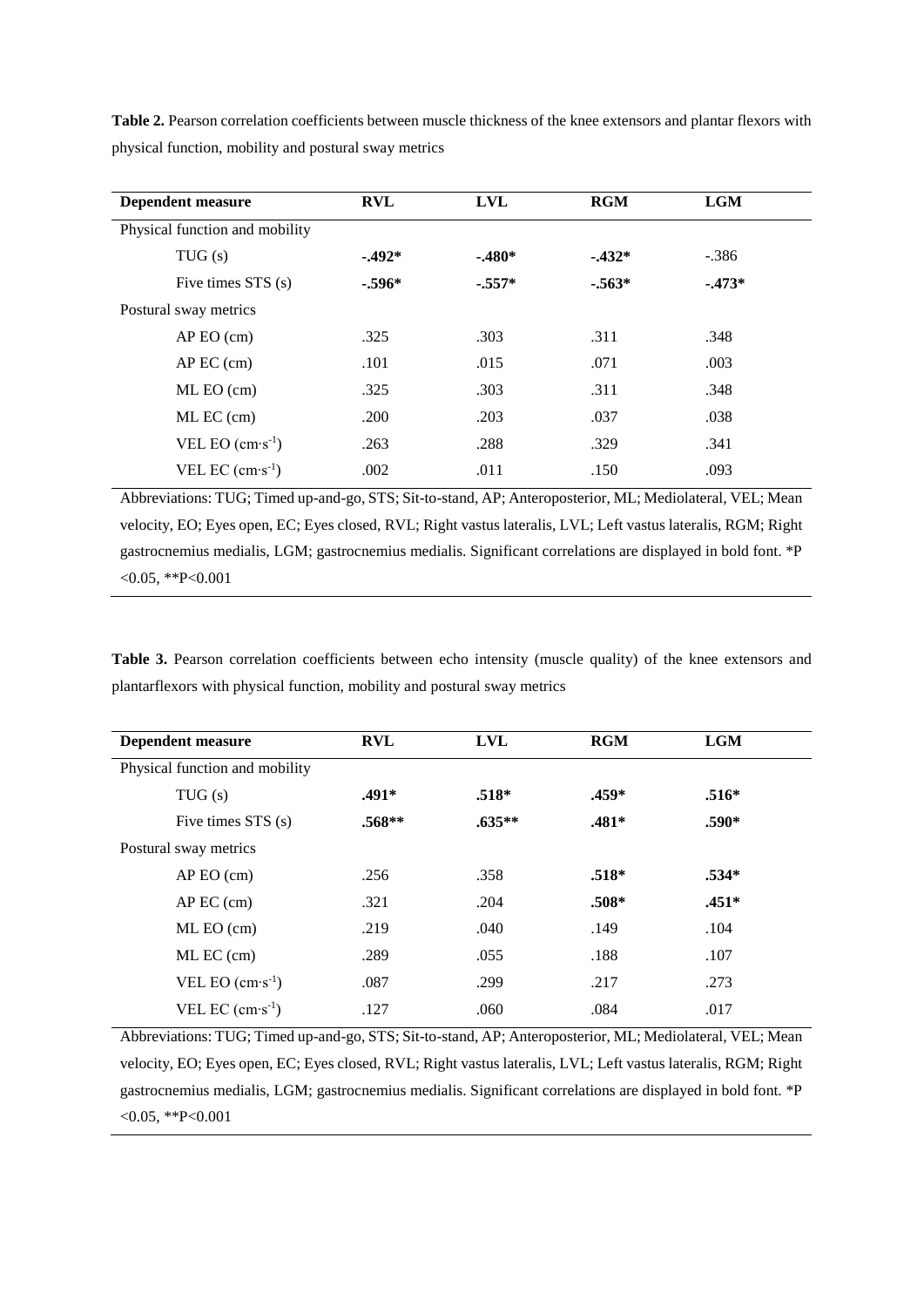

Figure 1. Relationship between vastus lateralis (left) and gastrocnemius medialis (right) muscle thickness with timed-up and go test (top) and 5 times sit-to-stand (bottom) performance.  $R^2$  = Linear regression.